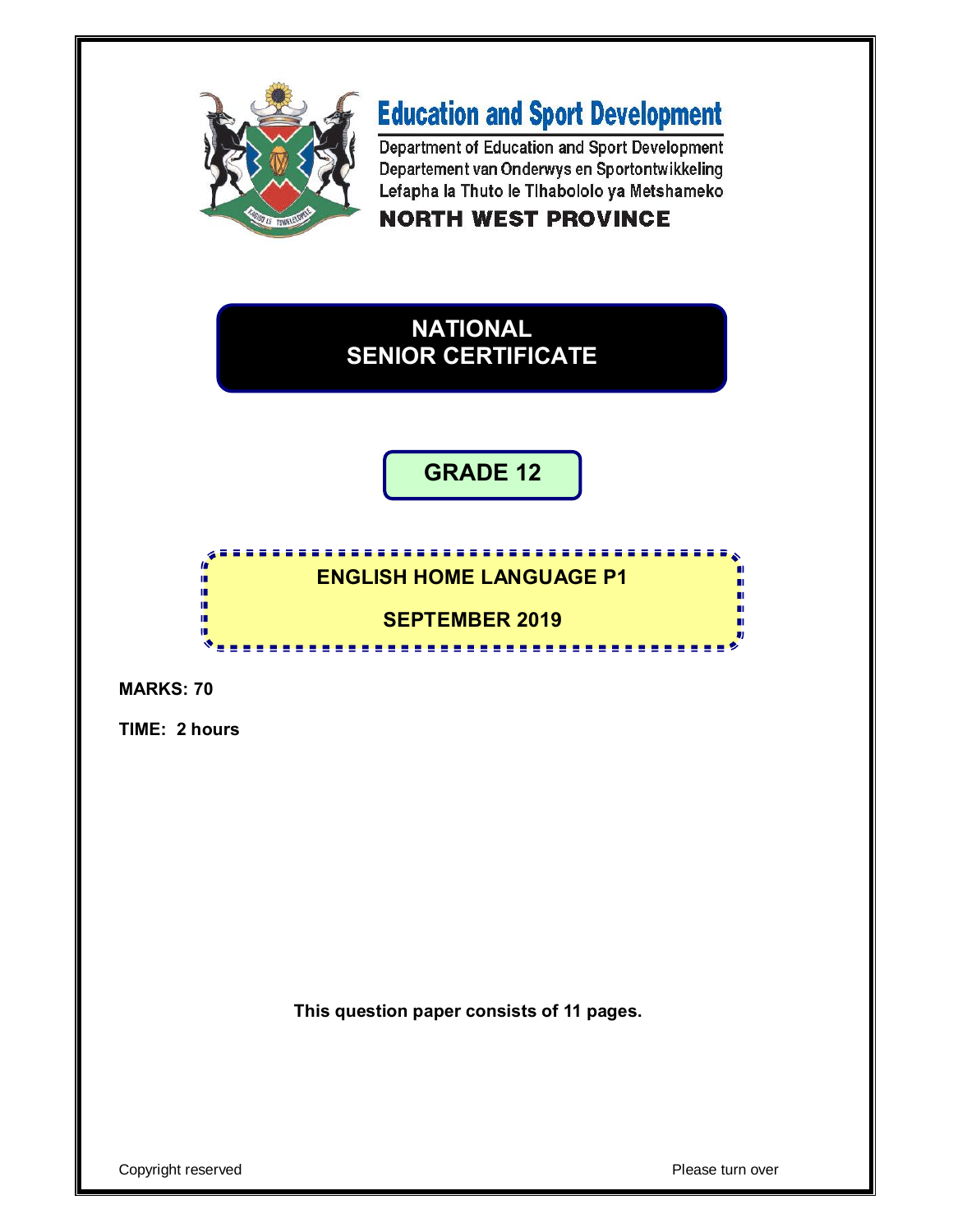#### **INSTRUCTIONS AND INFORMATION**

1. This question paper consists of THREE sections:

SECTION A: Comprehension (30) SECTION B: Summary (10) SECTION C: Language structures and conventions (30)

- 2. Read ALL the instructions carefully.
- 3. Answer ALL the questions.
- 4. Start EACH section on a NEW page.
- 5. Rule off after each section.
- 6. Number the answers correctly according to the numbering system used in this question paper.
- 7. Leave a line after each answer.
- 8. Pay special attention to spelling and sentence construction.
- 9. Suggested time allocation:

SECTION A: 50 minutes SECTION B: 30 minutes SECTION C: 40 minutes

10. Write neatly and legibly.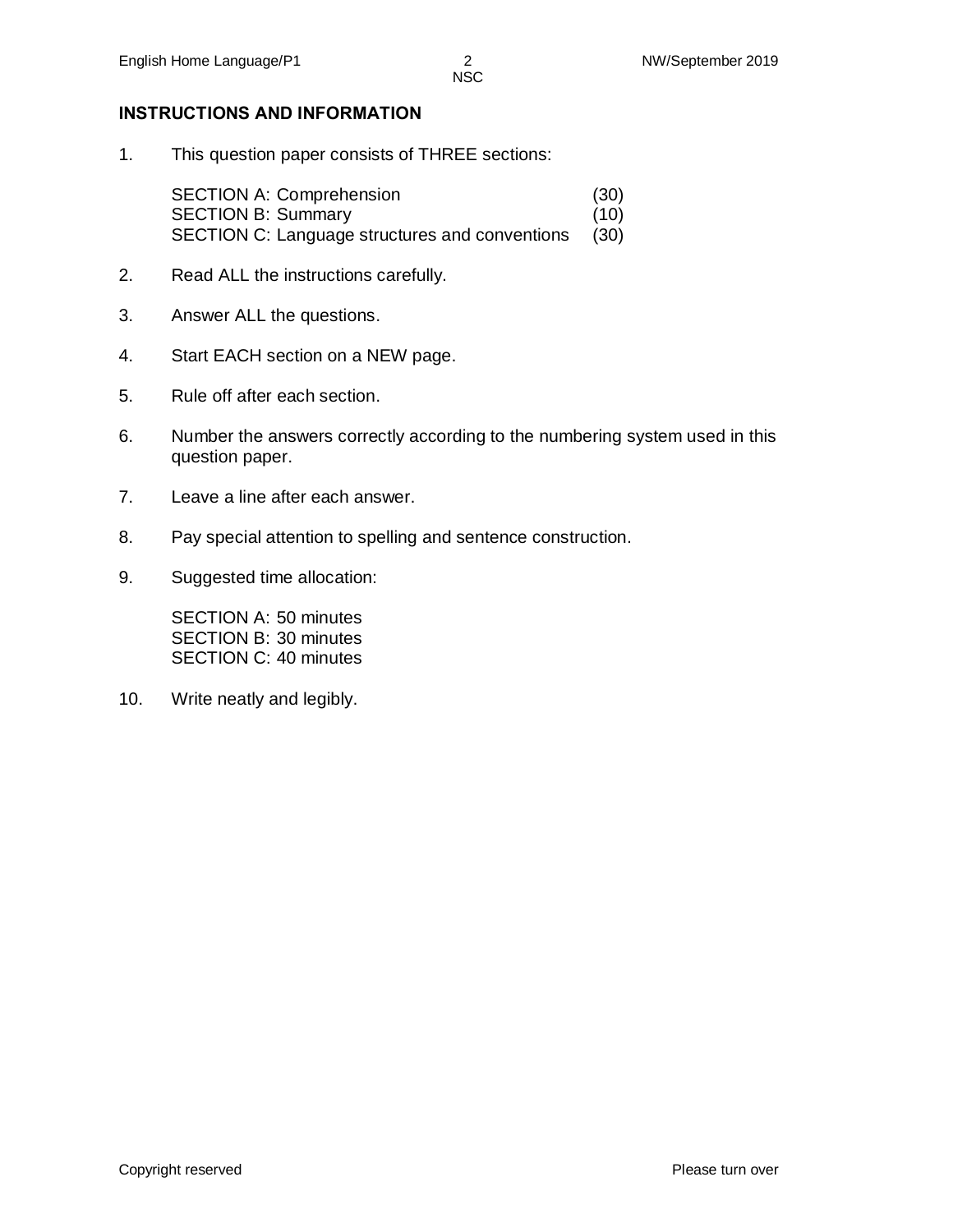# **SECTION A: COMPREHENSION**

# **QUESTION 1: READING FOR MEANING AND UNDERSTANDING**

Read TEXTS A and B below and answer the questions set.

# **TEXT A**

# **THE TRUTH ABOUTH PLASTIC**

- 1 The statement, there will be more plastic in the ocean than fish by 2050q has taken centre stage in world media recently ... and with good reason. Plastic pollution has reached epidemic proportion.
- 2 The rampant growth of plastic production . particularly in single use plastics . is finally being recognised as one of the greatest risks facing the environment 5 and mankind wellbeing. Not only is plastic burying the earth surface under a layer of non-biodegradable waste, it is also saturating our oceans and soils with tiny particles.
- 3 While plastic debris is finding its way into the stomachs of innumerable species with lethal consequences, plastic particles are working their way into the food 10 chain and placing many of mankind opprimary food sources and their respective ecosystems at risk of contamination and collapse.
- 4 It is an extremely serious situation that we, ordinary people, are 100% responsible for.
- 5 Since the invention of plastic in 1907, its use around the world has grown 15 exponentially. Over the last 50 years alone, global plastic production has increased 20 times. As concerning as this explosive growth is, the projected plastic production is even scarier.
- 6 Although knowledge is limited with respect to the impact of plastic on human health, the research conducted thus far is highly concerning. Phthalates used 20 in the production of plastic have been linked to asthma, attention deficit, hyperactivity disorder, breast cancer, obesity and type II diabetes, low IQ, neurodevelopmental issues, behavioural issues, autism spectrum disorders, altered reproductive developmental and male fertility issues. Bisphenol A (BPA), commonly found in food and drink containers, has been found in urine 25 samples of people aged over six. The more plastic we use and  $\pm$ nintentionallyg consume, the more potential exposure we have to these chemicals, and the higher our risk of suffering their negative health effects.
- 7 The fundamental problem is that our reliance on plastic has entrenched itself so deeply across human society that it t nearly impossible to avoid. One just 30 needs to walk through a supermarket to see that the vast majority of goods on sale are packaged in some form of plastic. Not to mention that many of us send our children to school each day with plastic water bottles and food wrapped in plastic bags placed inside a plastic lunch box. The sad truth is, human society has made little effort to stem the tsunami of plastic flowing into our daily lives. 35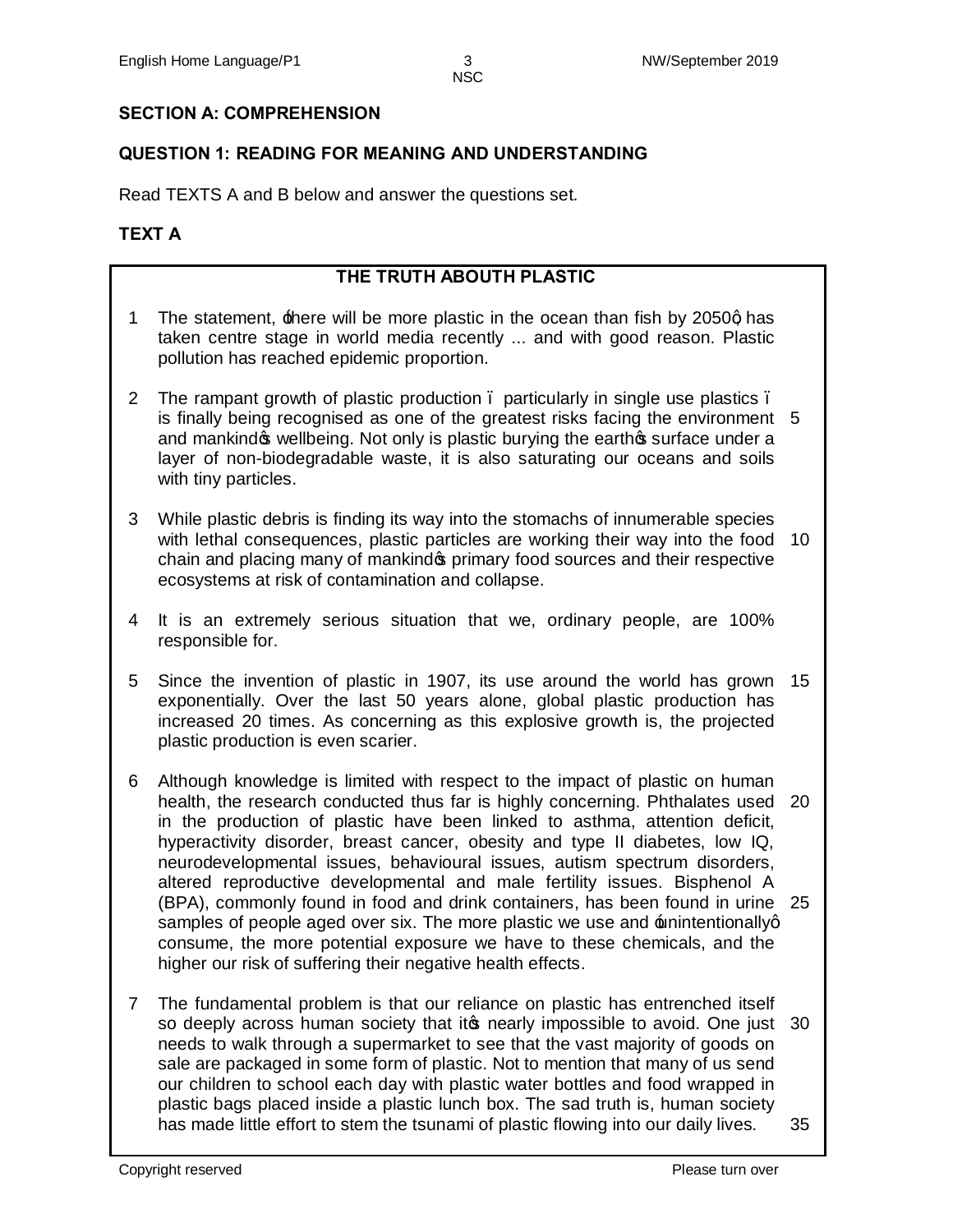- 8 Nowhere is the plastic scourge more evident than along our coastlines and in our oceans. Beaches around the world are awash with plastic debris of every conceivable shape, size and origin. Some of this plastic is picked up by seabirds who eat it and feed it to their chicks. It is said that 90% of seabirds have plastic in their stomachs and this has contributed to a two-thirds decline in 40 seabird numbers around the world in the last 60 years alone.
- 9 The plastic waste situation is just as dire on land. Urban, rural and wilderness areas are fighting a continuous battle to overcome the scourge of plastic litter. Much of it accumulates in rivers and lakes, affecting their local ecosystems. Plastic landfill sites release harmful chemicals into the surrounding soil and 45 contaminate groundwater and nearby water sources. Needless to say that numerous land animals, birds and fresh water fish – many of which are considered a staple in human diet – also eat plastic which they mistake for food.
- 10 We are part of the plastic problem. South Africa is ranked at number 11 ahead 50 of the USA at number 20 among the top 20 nations that are mostly responsible for polluting our oceans with plastic. Most astonishing is that only 10% of all the plastic packaging produced is recycled, while 40% ends up in landfills, and a shocking 32% finds its way into the environment as **mismanaged** plastic wasteg 55
- 11 For decades, there has been a lack of both social and political will to address the plastic epidemic head-on. However, with the upsurge of awareness around plastic<sub>s</sub> negative impact on the environment and human health, theres a groundswell of opposition calling for plastic-free solutions, especially in the case of single-use plastics. Everyone of us who buys products packaged in 60 plastic is contributing to the scourge, even if we attempt to recycle it. We must accept that the pitiful 10% plastic recycling rate should not ease our consciences or lull us into a false sense of security about how much plastic we use. Our only hope is that the growing  $\frac{1}{2}$  plastic-freeg consumer trend will drive product manufacturers to look at biodegradable ways to package their 65 products.

[Adapted from News24.com, 26 April 2018]

**AND**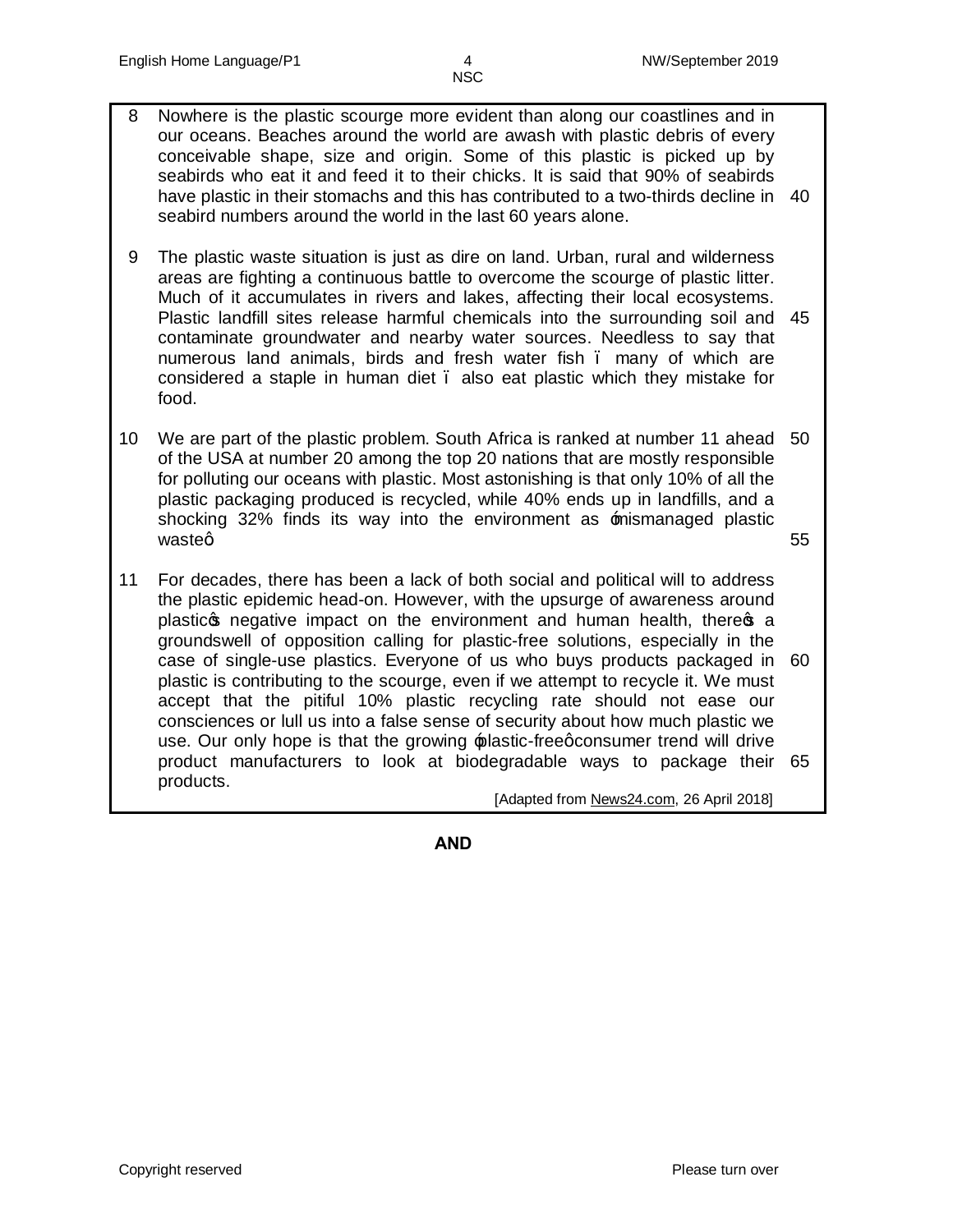# **TEXT B**



[Source: www.wwf.org.za/plastic-files.com]

# **QUESTIONS: TEXT A**

1.1 Refer to paragraph 1.

|     | State, in your own words, the meaning of the phrase, has taken centre staged<br>in context.                                                 | (2) |
|-----|---------------------------------------------------------------------------------------------------------------------------------------------|-----|
| 1.2 | Provide an outline of the argument presented by the writer in paragraph 2.                                                                  | (2) |
| 1.3 | Explain the significance of the words $\pm$ inding q(line 9) and $\pm$ working q(line 10)<br>in portraying the impact of plastic pollution. | (2) |
| 1.4 | Refer to paragraph 4.                                                                                                                       |     |
|     | Comment on the effectiveness of this single-sentence paragraph.                                                                             | (2) |
| 1.5 | Explain how the diction in paragraph 5 indicates the writer of attitude towards<br>plastic pollution.                                       | (3) |
| 1.6 | Refer to paragraph 6.                                                                                                                       |     |
|     | Critically discuss the apparent contradiction in this paragraph.                                                                            | (3) |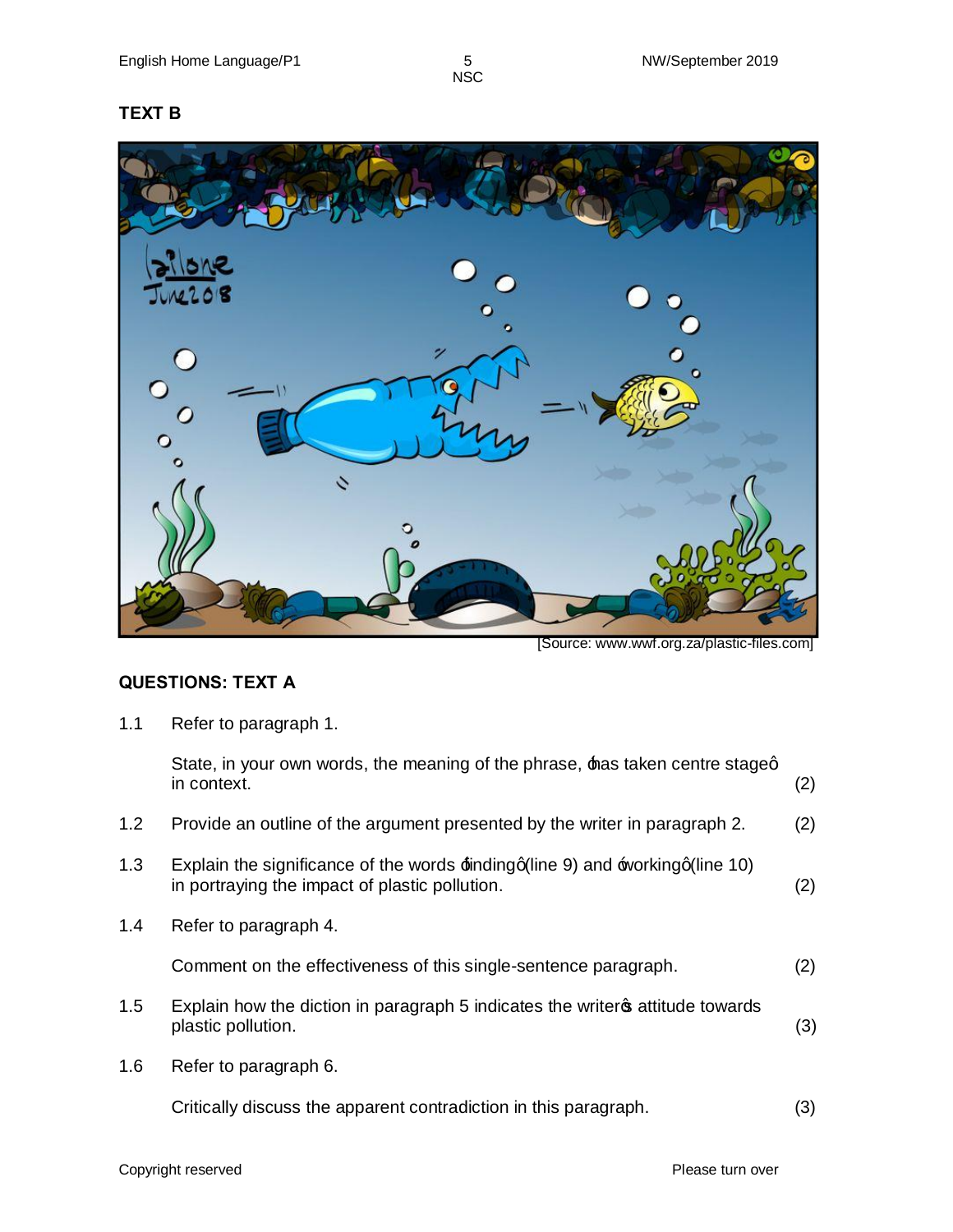| 1.7                            | In your view, is the writer justified in saying that avoiding the use of plastics is<br>nearly impossible of (line 30)           | (3) |  |
|--------------------------------|----------------------------------------------------------------------------------------------------------------------------------|-----|--|
|                                |                                                                                                                                  |     |  |
| 1.8                            | Comment on the impact that statistics used in paragraph 10 is intended<br>to have on the reader.                                 | (2) |  |
| 1.9                            | Refer to paragraph 11.                                                                                                           |     |  |
|                                | Discuss whether the final paragraph is an optimistic or a pessimistic conclusion<br>of this passage. Substantiate your response. | (3) |  |
| <b>QUESTIONS: TEXT B</b>       |                                                                                                                                  |     |  |
| 1.10                           | Account for the absence of written text in this text.                                                                            | (2) |  |
| 1.11                           | Evaluate the impact the portrayal of a single fish in the ocean is intended<br>to make on the reader.                            | (3) |  |
| <b>QUESTIONS: TEXT A AND B</b> |                                                                                                                                  |     |  |
| 1.12                           | In your view, which text, TEXT A or TEXT B, has a stronger appeal on the reader?                                                 |     |  |

Substantiate your response. (3)

#### **TOTAL SECTION A: 30**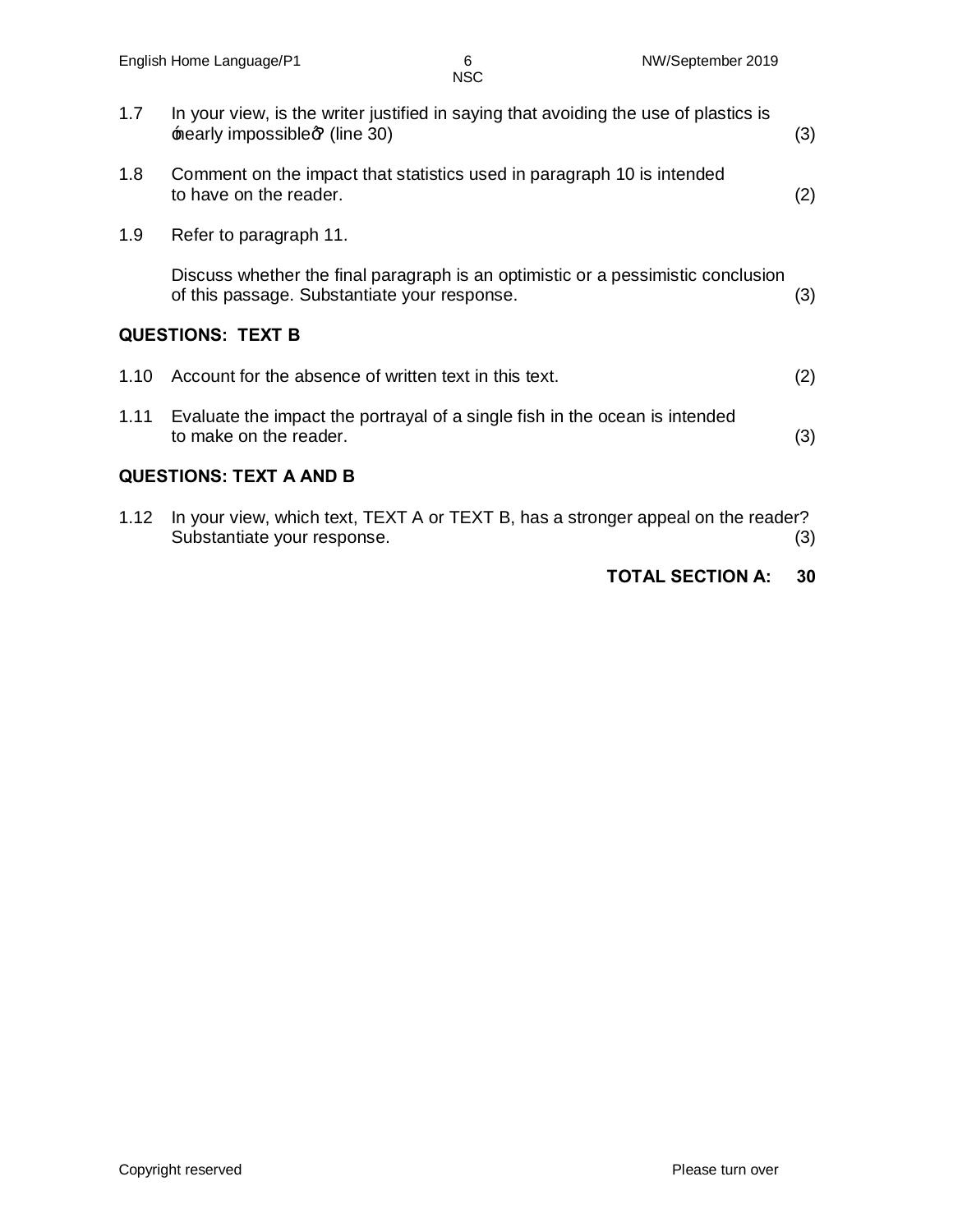#### **SECTION B: SUMMARY**

#### **QUESTION 2: SUMMARISING IN YOUR OWN WORDS**

TEXT C below highlights lifestyle changes that you may adopt to help reduce plastic pollution. Summarise, in your own words, **measures that you can take to reduce plastic pollution.**

#### **NOTE:** 1. Your summary should include SEVEN points and NOT exceed **90 words.**

- 2. You must write a fluent paragraph.
- 3. You are NOT required to include a title for the summary.
- 4. Include your word count at the end of your summary.

#### **TEXT C**

# **JOIN THE FIGHT AGAINST THE GROWING PLASTIC POLLUTION**

Plastic pollution is costing our planet on an ever-increasing scale. Each one of us is responsible for reducing our consumption of plastic products and reusing and recycling whenever possible.

You can reduce plastic pollution by avoiding the use of single-use plastics. Single-use plastics include sandwich bags, cling film, straws and earbuds. Ever heard of microbeads? These are the tiny plastic scrubbers added to many products like facial scrubs, shower gels and toothpaste. Many of these slip through water-treatment plants and end up in the ocean and marine animals ingest them, mistaking them for food. Purchase products made with exfoliates, like oatmeal or salt or even make your own rather than use products made of microbeads. Pop a breath mint rather than reach for a chewing gum. Chewing gum is synthetic rubber and is essentially plastic. Watch what goes into your trolley. Everything from detergents to pasta sauces, come in a variety of packaging, including plastic. Rather buy items packed in boxes or glass bottles instead.

Boycott bottled water. Bottled water results in 1,5 million tons of plastic waste per year. Buy things like nuts, dried fruit, biltong and chips in bulk instead of single servings. Buying single servings is expensive and adds to a bulky addition to landfills. When you cannot reduce, reuse or recycle, find a drop-off site closest to you. It to certainly easier to use disposable plastic crockery and cutlery when having a party or braai, but these items are extremely damaging to the environment. Use silver knives and forks, and china plates and cups instead of plastic crockery. Of course, you must watch your water usage when washing up. Implementing some of these changes in your daily life could make a real difference to the planet and your pocket.

[Adapted from News24.com, 5 October 2018]

# **TOTAL SECTION B: 10**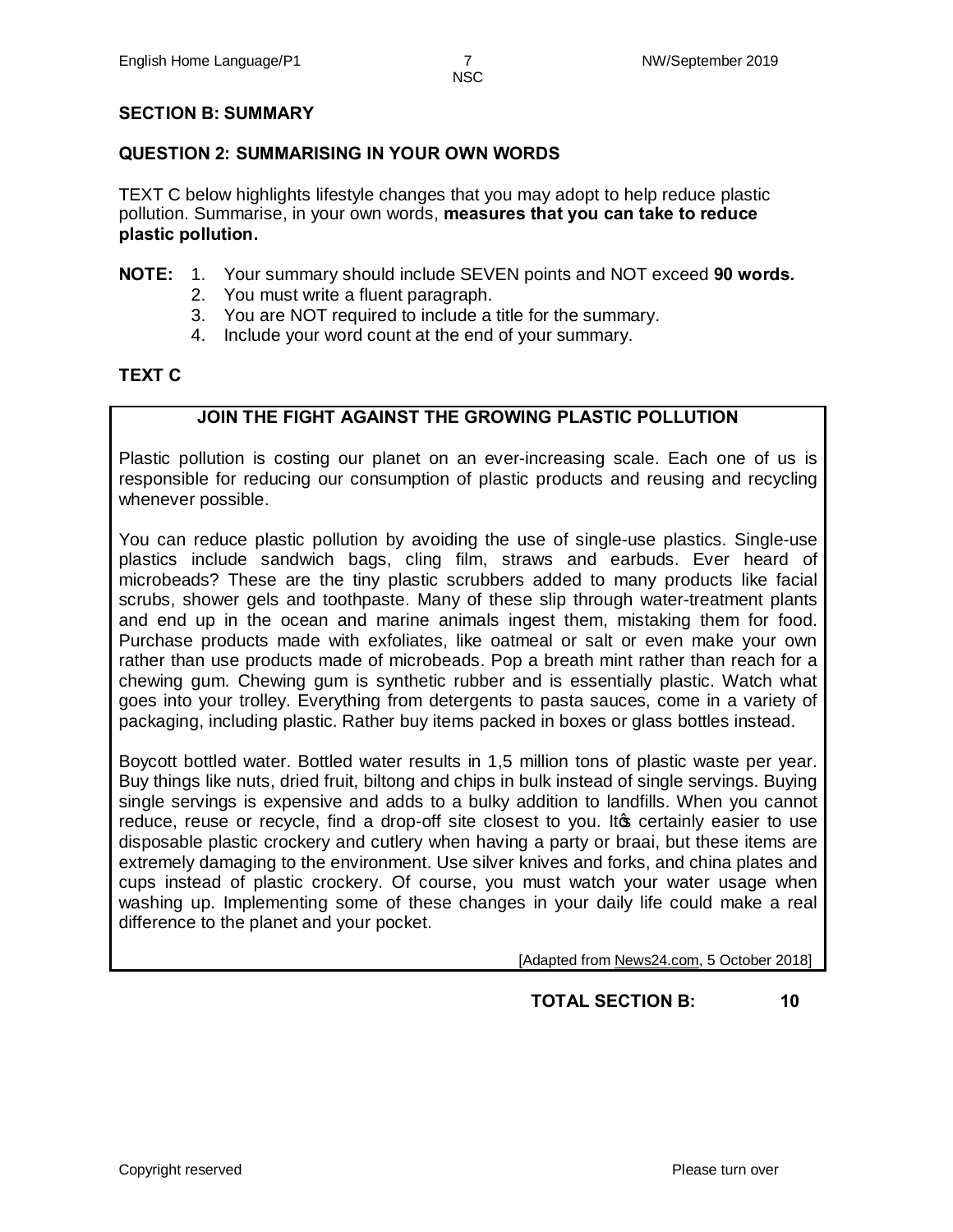# **SECTION C: LANGUAGE STRUCTURES AND CONVENTIONS**

#### **QUESTION 3: ANALYSING ADVERTISING**

Study TEXTS D and E below and answer the questions set.

### **TEXT D**



[Source: www.wwf.org.za/plastic-files.com]

# **QUESTIONS: TEXT D**

| 3.1 | State the purpose of this text.                                       | (2) |
|-----|-----------------------------------------------------------------------|-----|
|     | 3.2 In your view, why is Coca Cola associated with plastic pollution? | (3) |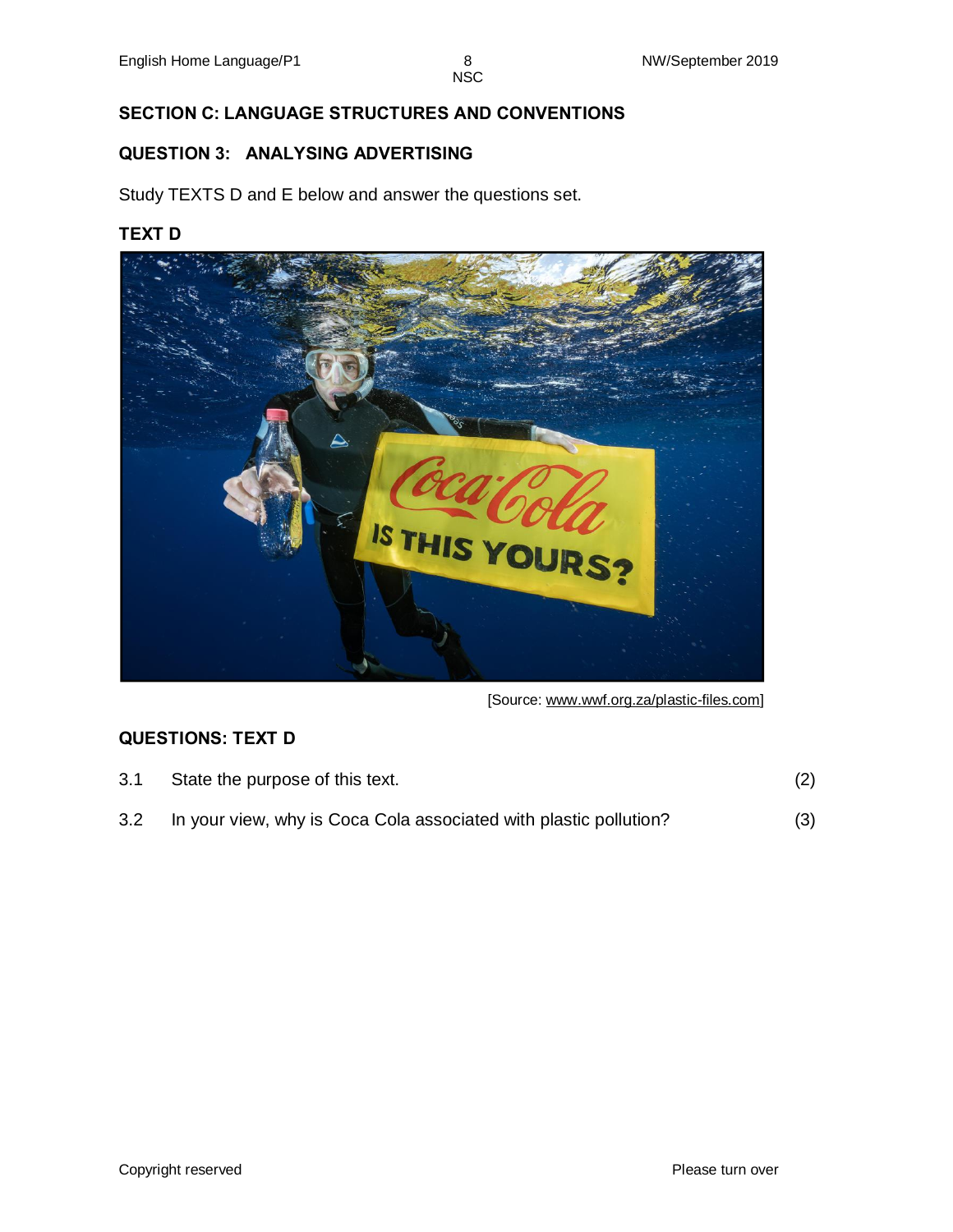# **TEXT E**



[Source: www.wwf.org.za/plastic-files.com]

# **QUESTIONS: TEXT E**

| 3.3 | Discuss the effectiveness of the question, Where does your plastic go?q<br>in the advertisement. | (2)         |
|-----|--------------------------------------------------------------------------------------------------|-------------|
| 3.4 | Critically comment on the impact of the visual image in the context of this<br>advertisement.    | (3)<br>[10] |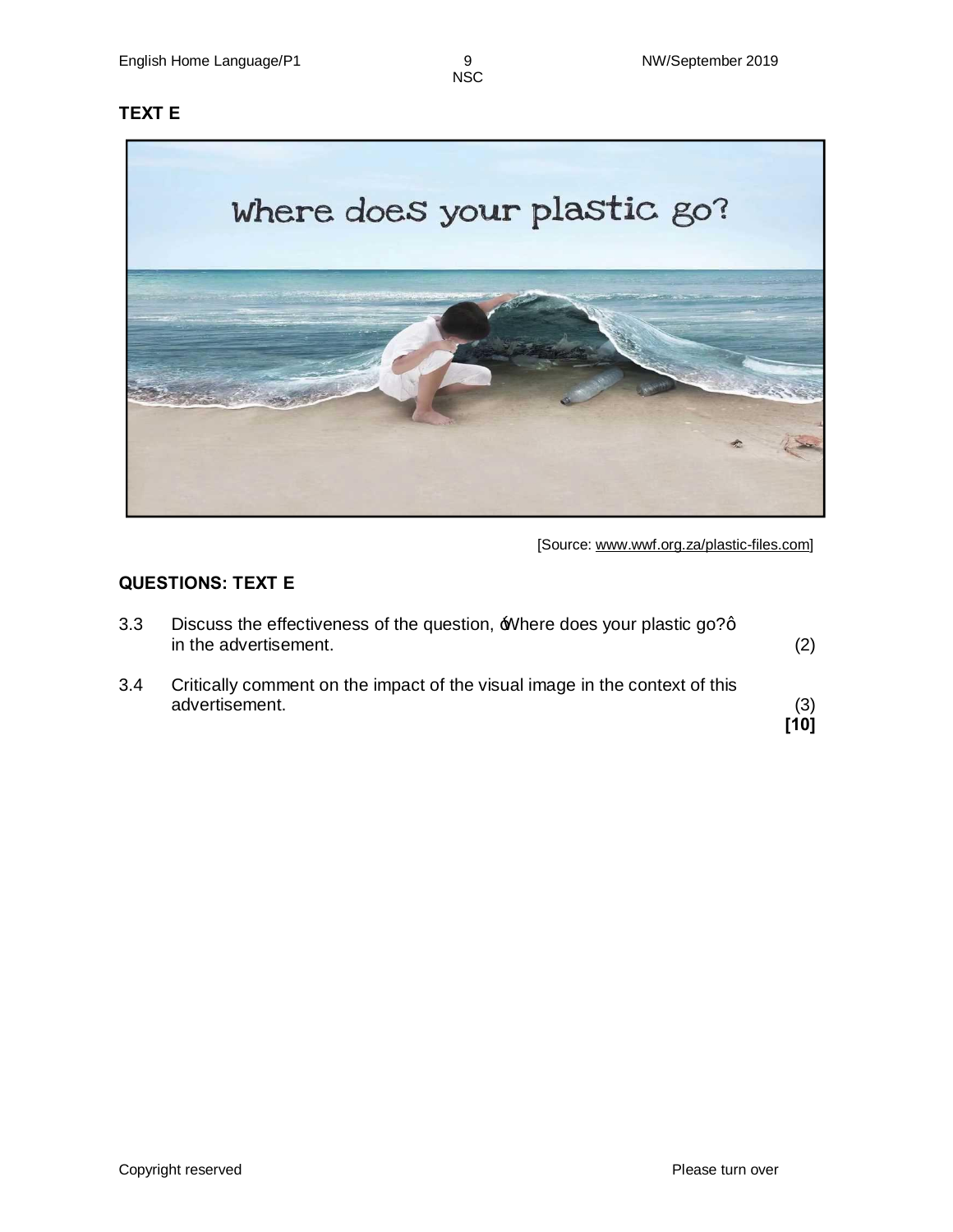# **QUESTION 4: UNDERSTANDING OTHER ASPECTS OF THE MEDIA**

Study TEXT F below and answer the questions set.

#### **TEXT F**



#### **QUESTIONS: TEXT F**

|     | In your view, does this frame successfully convey the cartoonisto message<br>about plastic pollution? Substantiate your response. | (3)<br>ี 101 |
|-----|-----------------------------------------------------------------------------------------------------------------------------------|--------------|
| 4.4 | Refer to the last frame.                                                                                                          |              |
| 4.3 | Critically discuss the varying reactions of the adult penguin and the young<br>penguin to the fishing line in FRAME 2.            | (3)          |
| 4.2 | Comment on the effectiveness of the statement, <b>OOH FISHING LINE!</b><br>in FRAME 2.                                            | (2)          |
| 4.1 | State the purpose of this text.                                                                                                   | (2)          |

Copyright reserved **Please turn over**  $\blacksquare$